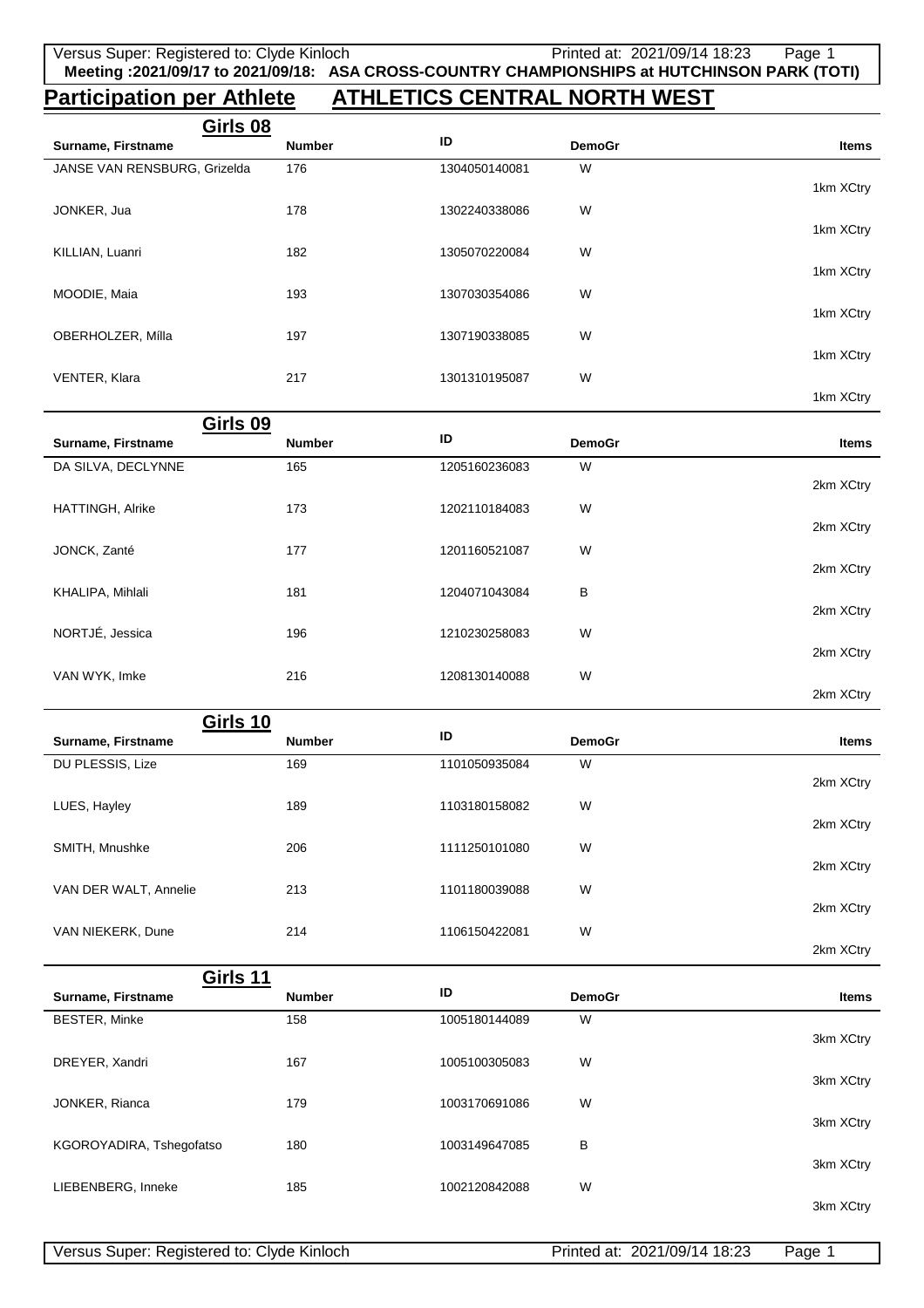| ROSSITER, Richenda Jane                   |                      |                                |                    | Meeting :2021/09/17 to 2021/09/18: ASA CROSS-COUNTRY CHAMPIONSHIPS at HUTCHINSON PARK (TOTI) |
|-------------------------------------------|----------------------|--------------------------------|--------------------|----------------------------------------------------------------------------------------------|
|                                           | 201                  | 1007210196089                  | W                  | 3km XCtry                                                                                    |
| <b>Girls 12</b><br>Surname, Firstname     | Number               | ID                             | <b>DemoGr</b>      | <b>Items</b>                                                                                 |
| BUCWA, Tshepiso                           | 161                  | 0906191557089                  | B                  | 3km XCtry                                                                                    |
| MOLOANTOA, Oratile                        | 192                  | 0912240112082                  | В                  | 3km XCtry                                                                                    |
| PETER, Nthabeleng                         | 198                  | 0901211572085                  | в                  | 3km XCtry                                                                                    |
| SCHOLTZ, Dianell                          | 204                  | 0901140393082                  | W                  | 3km XCtry                                                                                    |
| TALJAARD, Giselle                         | 209                  | 0912010310080                  | W                  | 3km XCtry                                                                                    |
| <b>Girls 13</b>                           |                      |                                |                    |                                                                                              |
| Surname, Firstname                        | <b>Number</b>        | ID                             | <b>DemoGr</b>      | <b>Items</b>                                                                                 |
| BURGER, Megan                             | 162                  | 0807080271081                  | W                  | 3km XCtry                                                                                    |
| DU PLESSIS, Megan                         | 170                  | 0808260276080                  | W                  | 3km XCtry                                                                                    |
| LIEBENBERG, Mathilda                      | 186                  | 0801111161080                  | W                  | 3km XCtry                                                                                    |
| MARITZ, Dane                              | 190                  | 0803180064088                  | W                  | 3km XCtry                                                                                    |
| VAN DER BERG, Luché                       | 212                  | 0801270265086                  | W                  | 3km XCtry                                                                                    |
| VISSER, Carli                             | 221                  | 0802220209083                  | W                  | 3km XCtry                                                                                    |
|                                           |                      |                                |                    |                                                                                              |
| <b>Girls 14</b>                           |                      | ID                             |                    |                                                                                              |
| Surname, Firstname                        | Number               |                                | <b>DemoGr</b>      | <b>Items</b>                                                                                 |
| HAYWARD, Esther-Mari                      |                      |                                |                    |                                                                                              |
|                                           | 174                  | 0708211154081                  | W                  | 4km XCtry                                                                                    |
| ROSSITER, Micaela Joy                     | 200                  | 0705180131082                  | W                  | 4km XCtry                                                                                    |
| SCHUTTE, Anchen                           | 205                  | 0706190121089                  | W                  | 4km XCtry                                                                                    |
| VILJOEN, Abbigail                         | 220                  | 0708270108085                  | W                  | 4km XCtry                                                                                    |
|                                           |                      |                                |                    |                                                                                              |
| <b>Girls 15</b>                           |                      | ID                             |                    |                                                                                              |
| Surname, Firstname<br>ENGELBRECHT, Desire | <b>Number</b><br>171 | 0609230151084                  | <b>DemoGr</b><br>W | <b>Items</b><br>4km XCtry                                                                    |
| SCHEPPEL, Kayla                           | 202                  | 0612060368083                  | W                  |                                                                                              |
| VERSTER, Alri                             | 218                  | 0602130195087                  | W                  | 4km XCtry                                                                                    |
|                                           |                      |                                |                    | 4km XCtry                                                                                    |
| <b>Girls 16</b><br>Surname, Firstname     | Number               | ID                             | <b>DemoGr</b>      | <b>Items</b>                                                                                 |
|                                           |                      |                                |                    |                                                                                              |
| HERBST, Ilane                             | 175                  | 0501230107085                  | W                  | 4km XCtry                                                                                    |
| MARX, Lee-Ann<br>THALE, Kamogelo          | 191<br>210           | 0503010373085<br>0508150545087 | W<br>В             | 4km XCtry                                                                                    |

Versus Super: Registered to: Clyde Kinloch Printed at: 2021/09/14 18:23 Page 2

Versus Super: Registered to: Clyde Kinloch Printed at: 2021/09/14 18:23 Page 2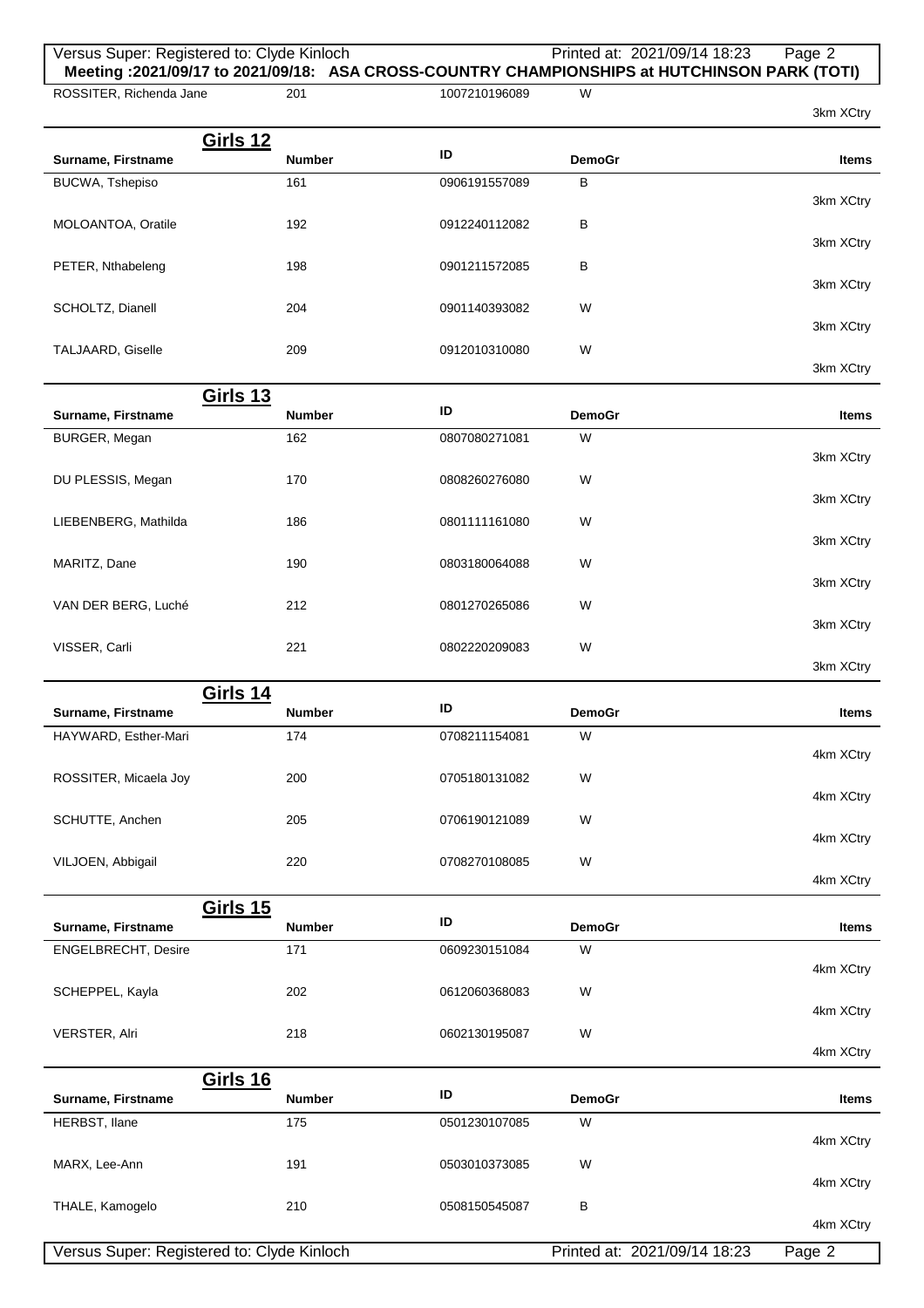## Versus Super: Registered to: Clyde Kinloch Printed at: 2021/09/14 18:23 Page 3 **Meeting :2021/09/17 to 2021/09/18: ASA CROSS-COUNTRY CHAMPIONSHIPS at HUTCHINSON PARK (TOTI)**

**Surname, Firstname ID DemoGraphic Litems ID DemoGraphic Litems ID** 

211 0501190207081 W

VAN AS, Luanke

GEEL, Kayleigh

KOTZÉ, Selma

**Girls 17**

| 183 | 0403240113080 | W |  |
|-----|---------------|---|--|

172 0403250046089 C

|              |     |               |   | 4km XCtry |
|--------------|-----|---------------|---|-----------|
| NEL, Riana   | 194 | 0407210117088 | W |           |
|              |     |               |   | 4km XCtry |
| SPIES, Shani | 208 | 0405310097085 | W |           |
|              |     |               |   | 4km XCtry |

|              |               |               | Girls 19      |                    |
|--------------|---------------|---------------|---------------|--------------------|
| <b>Items</b> | <b>DemoGr</b> | ID            | <b>Number</b> | Surname, Firstname |
|              | W             | 0304051156087 | 163           | BUYS, Suané        |
| 6km XCtry    |               |               |               |                    |
|              | W             | 0208280121087 | 188           | LUBBE, Leonore     |
| 6km XCtry    |               |               |               |                    |
|              | C             | 0203200241081 | 199           | PETRO, Stephany    |
| 6km XCtry    |               |               |               |                    |
|              | W             | 0206260120087 | 207           | SNYMAN, Lienke     |

|                          | Women 23      |               |               |                                |
|--------------------------|---------------|---------------|---------------|--------------------------------|
| Surname, Firstname       | <b>Number</b> | ID            | <b>DemoGr</b> | <b>Items</b>                   |
| BOON, Rhodé              | 159           | 0007050126080 | W             |                                |
|                          |               |               |               | 4km XCtry                      |
| DE BEER, Rune            | 166           | 0101040163087 | W             |                                |
|                          |               |               |               | 4km XCtry, Women 25 10km XCtry |
| LOMBARD, Hester          | 187           | 0005180207085 | W             |                                |
|                          |               |               |               | 4km XCtry                      |
| NEU, Tine                | 195           | 0208260086086 | W             |                                |
|                          |               |               |               | 4km XCtry                      |
| <b>VERSTER, Danielle</b> | 219           | 0308210266083 | W             |                                |

|                    |               |               |               | 4km XCtry |
|--------------------|---------------|---------------|---------------|-----------|
|                    | Women 25      |               |               |           |
| Surname, Firstname | <b>Number</b> | ID            | <b>DemoGr</b> | Items     |
| VAN ROOYEN, Imke   | 215           | 9804240110086 | W             |           |
|                    |               |               |               | 4km XCtry |

|                       | Women 35      |               |               |                                  |
|-----------------------|---------------|---------------|---------------|----------------------------------|
| Surname, Firstname    | <b>Number</b> | ID            | <b>DemoGr</b> | <b>Items</b>                     |
| BELL, Karlé           | 156           | 8112070023085 | W             |                                  |
|                       |               |               |               | 4km XCtry Masters Women 35 to 49 |
| DU PLESSIS, Marike    | 168           | 8205150029087 | W             |                                  |
|                       |               |               |               | 4km XCtry Masters Women 35 to 49 |
| <b>KRUGER, Mandie</b> | 184           | 8208200118082 | W             |                                  |
|                       |               |               |               | 4km XCtry Masters Women 35 to 49 |
| SCHOLTZ, Annemarie    | 203           | 8509290066085 | W             |                                  |
|                       |               |               |               | 4km XCtry Masters Women 35 to 49 |
|                       | Women 40      |               |               |                                  |
| Surname, Firstname    | <b>Number</b> | ID            | <b>DemoGr</b> | <b>Items</b>                     |
| <b>BELL, Minette</b>  | 157           | 7804050020088 | W             |                                  |

4km XCtry Masters Women 35 to 49

4km XCtry

4km XCtry

6km XCtry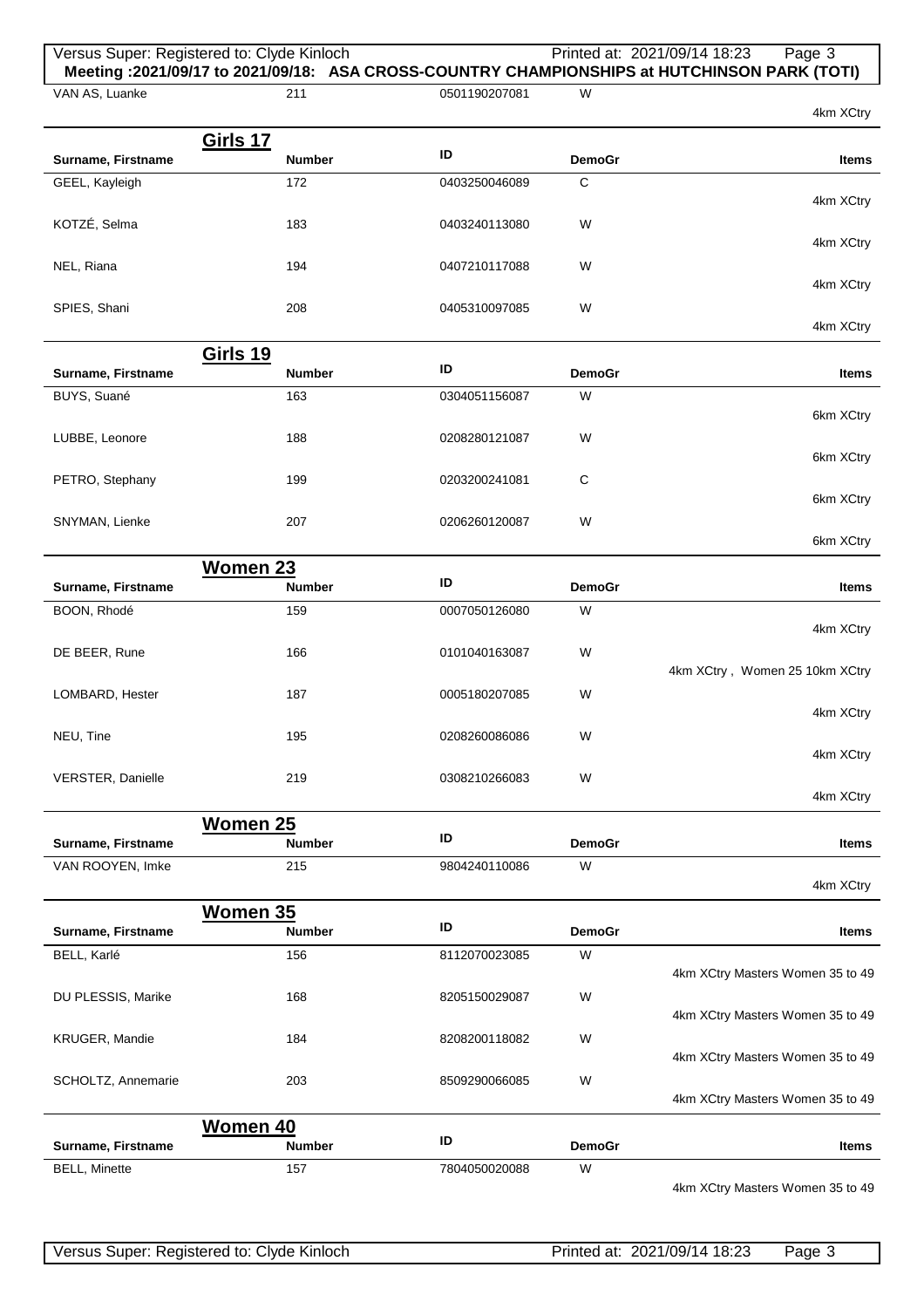| Versus Super: Registered to: Clyde Kinloch<br>Meeting: 2021/09/17 to 2021/09/18: ASA CROSS-COUNTRY CHAMPIONSHIPS at HUTCHINSON PARK (TOTI) |                                 |               |                    | Printed at: 2021/09/14 18:23 | Page 4                           |
|--------------------------------------------------------------------------------------------------------------------------------------------|---------------------------------|---------------|--------------------|------------------------------|----------------------------------|
| CROTS, Santie                                                                                                                              | 164                             | 7803190013086 | W                  |                              | 4km XCtry Masters Women 35 to 49 |
|                                                                                                                                            | Women 45                        |               |                    |                              |                                  |
| Surname, Firstname                                                                                                                         | <b>Number</b>                   | ID            | <b>DemoGr</b>      |                              | Items                            |
| <b>BRONKHORST, Christine</b>                                                                                                               | 160                             | 7308280073081 | W                  |                              | 4km XCtry Masters Women 35 to 49 |
|                                                                                                                                            | <b>Boys 08</b>                  |               |                    |                              |                                  |
| Surname, Firstname                                                                                                                         | <b>Number</b>                   | ID            | <b>DemoGr</b>      |                              | Items                            |
| DREYER, Dries                                                                                                                              | 230                             | 1303025156081 | W                  |                              | 1km XCtry                        |
| ESSAKOW, Rubin                                                                                                                             | 232                             | 1303285324080 | W                  |                              | 1km XCtry                        |
| PROCTOR, Janco                                                                                                                             | 263                             | 1302015129082 | W                  |                              | 1km XCtry                        |
| SHEBA, Kago Kyle                                                                                                                           | 272                             | 1303226471081 | В                  |                              |                                  |
| VAN DER LINDE, Dawid                                                                                                                       | 283                             | 1307156373084 | W                  |                              | 1km XCtry                        |
|                                                                                                                                            |                                 |               |                    |                              | 1km XCtry                        |
| Surname, Firstname                                                                                                                         | <b>Boys 09</b><br><b>Number</b> | ID            | <b>DemoGr</b>      |                              | Items                            |
| COETZER, Michail                                                                                                                           | 226                             | 1206205175088 | W                  |                              |                                  |
| HANI, Wandile                                                                                                                              | 235                             | 1211126344086 | В                  |                              | 2km XCtry                        |
|                                                                                                                                            |                                 |               |                    |                              | 2km XCtry                        |
| HATTINGH, Marnó                                                                                                                            | 238                             | 1202115187081 | W                  |                              | 2km XCtry                        |
| HATTINGH, Tedrich                                                                                                                          | 237                             | 1202115186083 | W                  |                              | 2km XCtry                        |
| LIEBENBERG, Christiaan                                                                                                                     | 245                             | 1203206089087 | W                  |                              | 2km XCtry                        |
|                                                                                                                                            | Boys 10                         |               |                    |                              |                                  |
| Surname, Firstname                                                                                                                         | <b>Number</b>                   | ID            | <b>DemoGr</b>      |                              | <b>Items</b>                     |
| ERASMUS, Geldenhuys                                                                                                                        | 231                             | 1104075120088 | W                  |                              | 2km XCtry                        |
| FOURIE, Rudolf                                                                                                                             | 233                             | 1105055846089 | W                  |                              | 2km XCtry                        |
| MAKWATI, Retlafenya                                                                                                                        | 247                             | 1104185669081 | В                  |                              | 2km XCtry                        |
| SAULSE, Elnodian                                                                                                                           | 265                             | 1102275629080 | C                  |                              |                                  |
| TARR, Jason                                                                                                                                | 278                             | 1104025235085 | W                  |                              | 2km XCtry                        |
|                                                                                                                                            |                                 |               |                    |                              | 2km XCtry                        |
|                                                                                                                                            | <b>Boys 11</b>                  | ID            |                    |                              |                                  |
| Surname, Firstname<br>COETZER, Johanko                                                                                                     | Number<br>227                   | 1009065147084 | <b>DemoGr</b><br>W |                              | Items                            |
|                                                                                                                                            |                                 |               |                    |                              | 3km XCtry                        |
| MADIBA, Ofentse                                                                                                                            | 246                             | 1002255571080 | В                  |                              | 3km XCtry                        |
| SENWEDI, Kago                                                                                                                              | 269                             | 1002215112082 | В                  |                              |                                  |
| STRYDOM, Wihan                                                                                                                             | 276                             | 1001315586088 | W                  |                              | 3km XCtry                        |
| ZITHA, Kopano                                                                                                                              | 293                             | 1008205199088 | В                  |                              | 3km XCtry                        |
|                                                                                                                                            |                                 |               |                    |                              | 3km XCtry                        |
| Versus Super: Registered to: Clyde Kinloch                                                                                                 |                                 |               |                    | Printed at: 2021/09/14 18:23 | Page 4                           |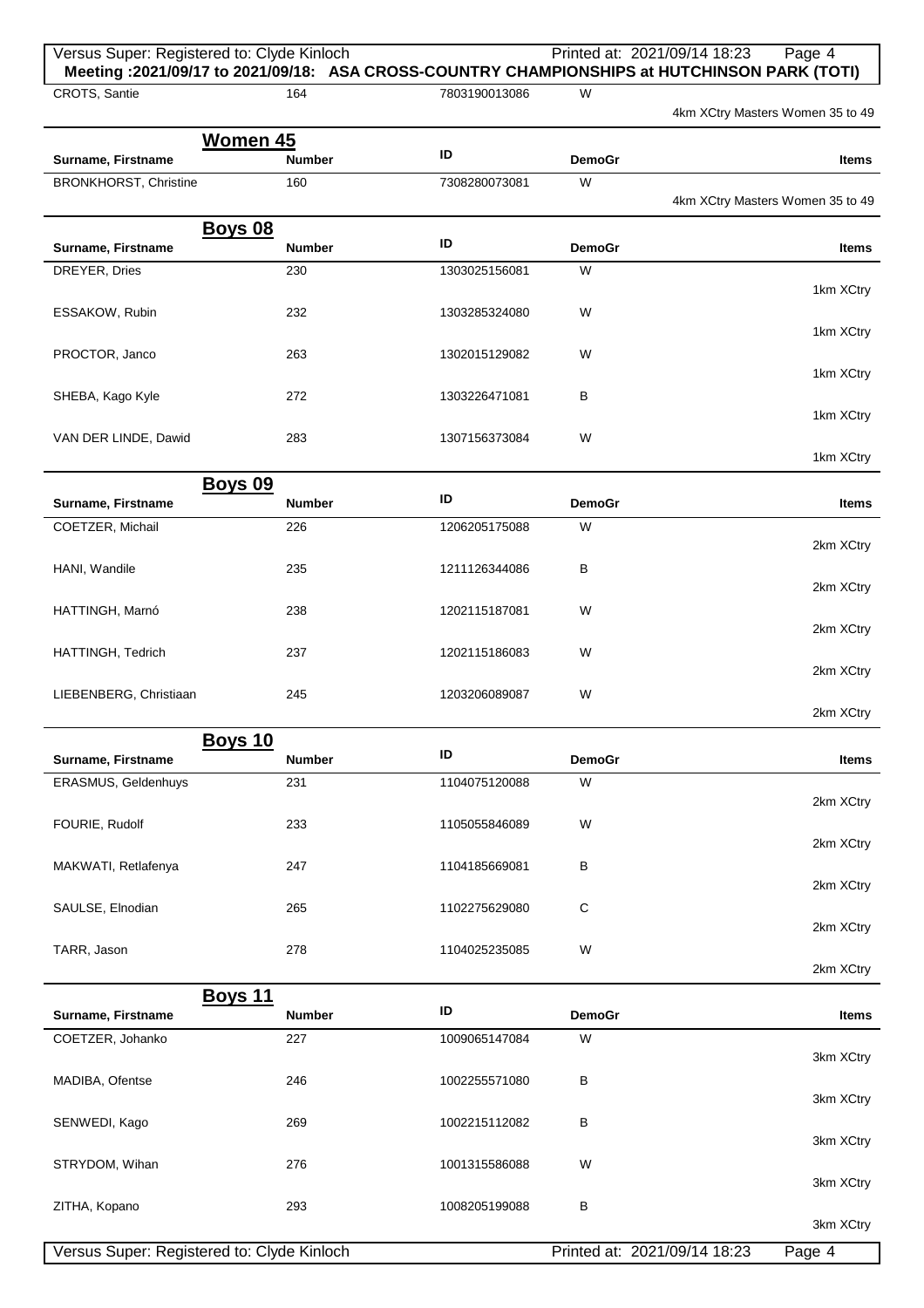| Versus Super: Registered to: Clyde Kinloch<br>Meeting :2021/09/17 to 2021/09/18: ASA CROSS-COUNTRY CHAMPIONSHIPS at HUTCHINSON PARK (TOTI) |               |               | Printed at: 2021/09/14 18:23 | Page 5       |
|--------------------------------------------------------------------------------------------------------------------------------------------|---------------|---------------|------------------------------|--------------|
| <b>Boys 12</b>                                                                                                                             |               | ID            |                              |              |
| Surname, Firstname                                                                                                                         | <b>Number</b> |               | <b>DemoGr</b>                | <b>Items</b> |
| MOKOENA, Ofentse                                                                                                                           | 253           | 0902246070087 | в                            | 3km XCtry    |
| SEATILE, Osego                                                                                                                             | 268           | 0905105069082 | B                            | 3km XCtry    |
| TIETUS, Keelan                                                                                                                             | 280           | 0903135682081 | $\mathsf C$                  |              |
| VAN DER LINDE, Petrus                                                                                                                      | 284           | 0904065500084 | W                            | 3km XCtry    |
| VAN VREDEN, Joshua                                                                                                                         | 288           | 0902066329084 | W                            | 3km XCtry    |
|                                                                                                                                            |               |               |                              | 3km XCtry    |
| WARD, Rogene                                                                                                                               | 292           | 0905205321086 | C                            | 3km XCtry    |
| <b>Boys 13</b>                                                                                                                             |               |               |                              |              |
| Surname, Firstname                                                                                                                         | <b>Number</b> | ID            | <b>DemoGr</b>                | <b>Items</b> |
| LEPHADI, Eddie                                                                                                                             | 243           | 0812316368081 | в                            | 4km XCtry    |
| MOKOTO, Thabiso                                                                                                                            | 254           | 0811135112084 | В                            | 4km XCtry    |
| MOSIENYANE, Siyabonga                                                                                                                      | 259           | 0803206603083 | В                            |              |
| VAN DER LINDE, Theunis                                                                                                                     | 285           | 0804255090081 | W                            | 4km XCtry    |
|                                                                                                                                            |               |               |                              | 4km XCtry    |
| <b>Boys 14</b><br>Surname, Firstname                                                                                                       | <b>Number</b> | ID            | <b>DemoGr</b>                | <b>Items</b> |
| BUYS, Tiaan                                                                                                                                | 225           | 0704195132086 | W                            |              |
|                                                                                                                                            |               |               |                              | 4km XCtry    |
| MARITZ, Pc                                                                                                                                 | 248           | 0701305134085 | W                            | 4km XCtry    |
| MOLEFE, Brendon                                                                                                                            | 255           | 0709116171089 | В                            | 4km XCtry    |
| STRYDOM, Tihard                                                                                                                            | 275           | 0703015445082 | W                            | 4km XCtry    |
| VAN NIEKERK, Ruan                                                                                                                          | 286           | 0707115175085 | W                            | 4km XCtry    |
| WAKEFIELD, Marceghlle                                                                                                                      | 291           | 0701085138087 | C                            |              |
|                                                                                                                                            |               |               |                              | 4km XCtry    |
| <b>Boys 15</b>                                                                                                                             |               |               |                              |              |
| Surname, Firstname                                                                                                                         | <b>Number</b> | ID            | <b>DemoGr</b>                | <b>Items</b> |
| FRITZ, Duncan                                                                                                                              | 234           | 0609085330080 | W                            | 4km XCtry    |
| MOTSHABI, Motshabi                                                                                                                         | 261           | 0610275858088 | В                            | 4km XCtry    |
| SCHUTTE, Petrus                                                                                                                            | 266           | 0605246481085 | W                            |              |
| SETSETSE, Gift                                                                                                                             | 271           | 0611295899086 | в                            | 4km XCtry    |
| TALJAARD, Ruan                                                                                                                             | 277           | 0604035156081 | W                            | 4km XCtry    |
| TATAI, Amogelang                                                                                                                           | 279           | 0605105102087 | в                            | 4km XCtry    |
|                                                                                                                                            |               |               |                              | 4km XCtry    |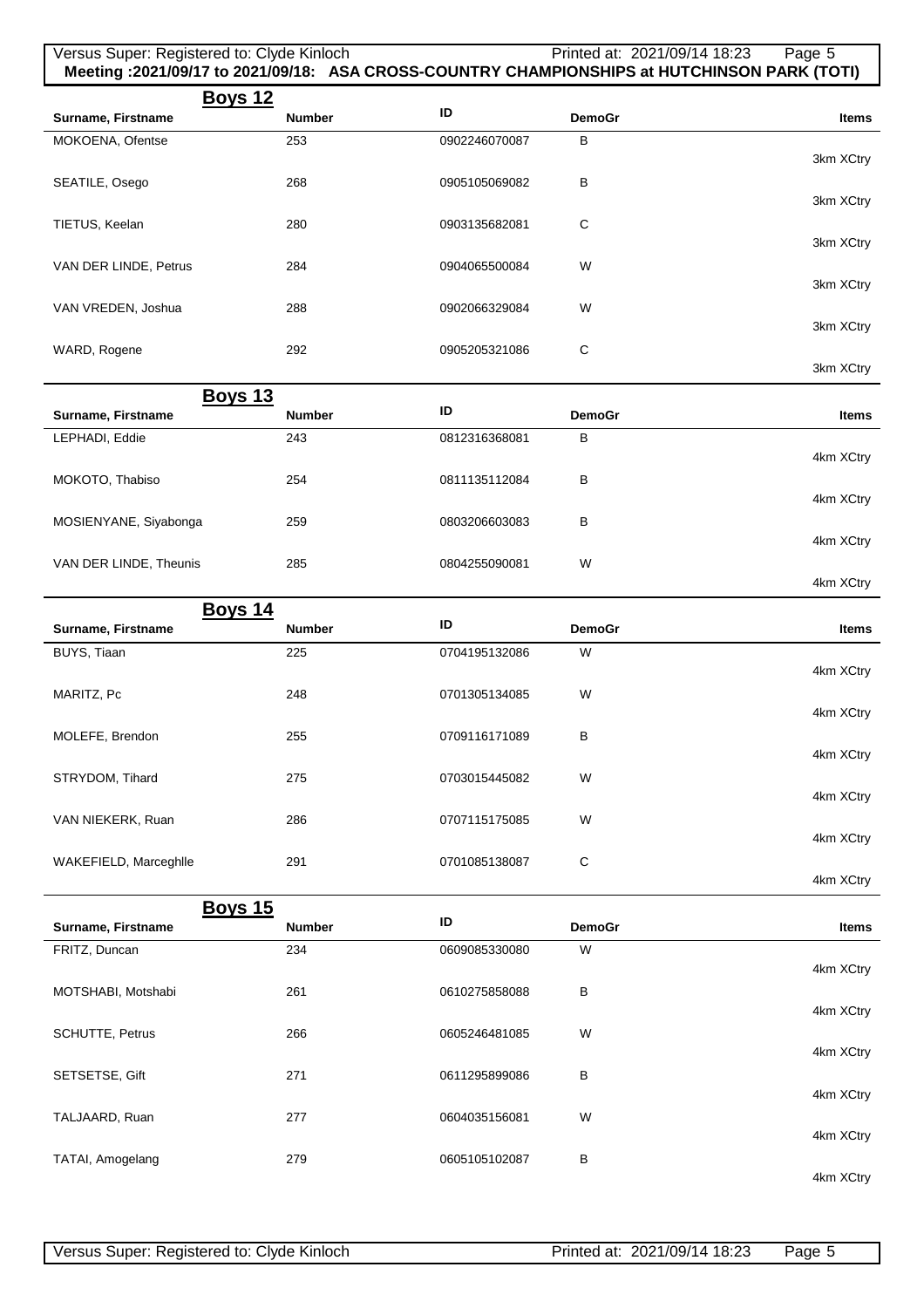| Versus Super: Registered to: Clyde Kinloch |                                 |               |                    | Printed at: 2021/09/14 18:23<br>Page 6<br>Meeting: 2021/09/17 to 2021/09/18: ASA CROSS-COUNTRY CHAMPIONSHIPS at HUTCHINSON PARK (TOTI) |
|--------------------------------------------|---------------------------------|---------------|--------------------|----------------------------------------------------------------------------------------------------------------------------------------|
| Surname, Firstname                         | <b>Boys 16</b><br><b>Number</b> | ID            | <b>DemoGr</b>      | <b>Items</b>                                                                                                                           |
| LEIJENAAR, Rico                            | 242                             | 0505255223081 | W                  |                                                                                                                                        |
| NAKO, Dino                                 | 262                             | 0501016220086 | В                  | 6km XCtry                                                                                                                              |
| SCHUTTE, Ryno                              | 267                             | 0501255108083 | W                  | 6km XCtry                                                                                                                              |
| SPIES, Handre                              | 274                             | 0506255333086 | W                  | 6km XCtry<br>6km XCtry                                                                                                                 |
| TIKANE, Lopang                             | 281                             | 0511025380086 | В                  | 6km XCtry                                                                                                                              |
|                                            | <b>Boys 17</b>                  |               |                    |                                                                                                                                        |
| Surname, Firstname                         | <b>Number</b>                   | ID            | <b>DemoGr</b>      | Items                                                                                                                                  |
| BATSI, Mahomed                             | 223                             | 0402265648087 | В                  |                                                                                                                                        |
| KULA, Vuyo Kenneth                         | 241                             | 0402026675080 | В                  | 6km XCtry<br>6km XCtry                                                                                                                 |
| LEPHOI, Boithoko                           | 244                             | 0401086469087 | В                  | 6km XCtry                                                                                                                              |
| VOLSCHENK, Henco                           | 290                             | 0402265021087 | W                  | 6km XCtry                                                                                                                              |
|                                            | <b>Boys 19</b>                  |               |                    |                                                                                                                                        |
| Surname, Firstname                         | <b>Number</b>                   | ID            | <b>DemoGr</b>      | <b>Items</b>                                                                                                                           |
| KGOKONG, Bakang                            | 239                             | 0209055910084 | В                  | 8km XCtry                                                                                                                              |
| MOKHACHANE, Thapelo                        | 252                             | 0205245723080 | В                  | 8km XCtry                                                                                                                              |
|                                            | <b>Men 23</b>                   | ID            |                    |                                                                                                                                        |
| Surname, Firstname                         | <b>Number</b>                   |               | <b>DemoGr</b>      | <b>Items</b>                                                                                                                           |
| DE SCALLY, Nicholas                        | 228                             | 0105135065081 | vv                 | 4km XCtry                                                                                                                              |
| KRUGER, Abrie                              | 240                             | 0101045084080 | W                  | 4km XCtry                                                                                                                              |
| MATHEOLANA, Obed                           | 249                             | 9905066326084 | В                  | 4km XCtry                                                                                                                              |
| SESIKO, Itumeleng                          | 270                             | 9905085099084 | В                  | 4km XCtry                                                                                                                              |
|                                            | <b>Men 25</b>                   | ID            |                    |                                                                                                                                        |
| Surname, Firstname                         | <b>Number</b><br>229            | 9309186144081 | <b>DemoGr</b><br>В | Items                                                                                                                                  |
| DISHWELE, Mojalefa                         |                                 |               |                    | 4km XCtry                                                                                                                              |
| MMONE, Joel                                | 250                             | 9103235493087 | В                  | 10km XCtry                                                                                                                             |
| MOFOKENG, Puseletso                        | 251                             | 9303036737087 | В                  | 10km XCtry                                                                                                                             |
| MOROKE, Unity                              | 257                             | 9903065446086 | В                  | 4km XCtry                                                                                                                              |
| MOSIAKO, Thabang                           | 258                             | 9502235750086 | В                  | 4km XCtry, 10km XCtry                                                                                                                  |
| MOTLAGALE, Tumelo                          | 260                             | 8612025697081 | В                  | 10km XCtry                                                                                                                             |
| SLINGER, lan                               | 273                             | 9512115221082 | B                  | 4km XCtry, 10km XCtry                                                                                                                  |
| Versus Super: Registered to: Clyde Kinloch |                                 |               |                    | Printed at: 2021/09/14 18:23<br>Page 6                                                                                                 |